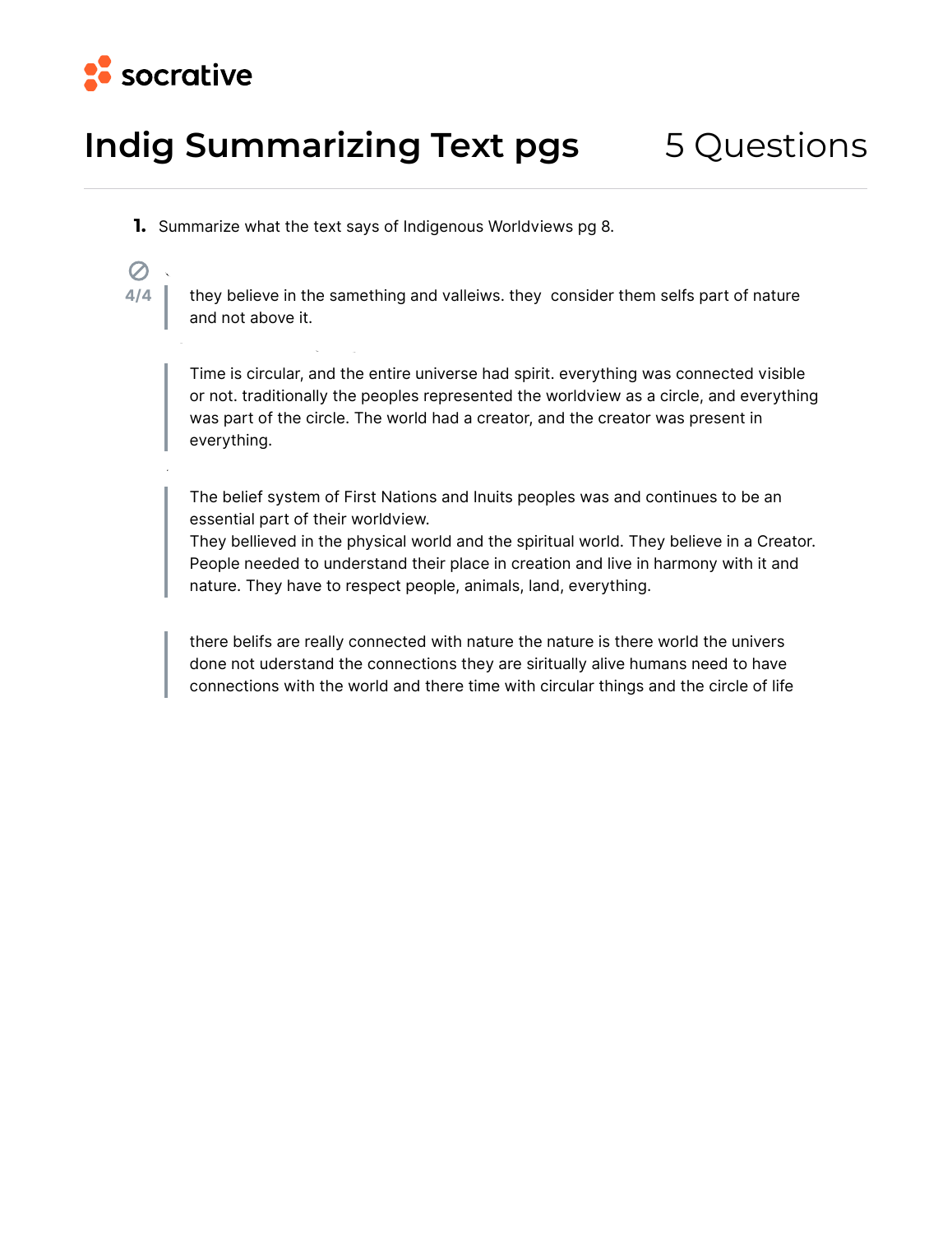**2.** Summarize what the text says of Indigenous Economy structure pg 8-9.

**4/4**

 $\mathcal{O}$ 

**4/4**

 $\mathcal{O}$ 

**Ava, Ella, Thea, Eic**

they make their living with the land, they moved in circual pattens for migrational saramonies.

Eveything was taken only when needed. They did not see hunting as a spot, but a way to provide. They made sure they weren't wasteful, and used eveything that was provided from the animal. Groups hunted together, and would then get together for hunting and different seasons over years.

First nNations believed they should repay the land. They lived in balance and didnt believe in wealth, they wanted to be equal with the land. Families would meet seasonally and travelled seasonally.

They only took what they needed which made it easy to travel more easily. They traded and made contacts with other people. These relatonships lasted for a long time.

They moved around throughout their territory to get all the resources they could have.

**3.** Summarize what the text says of Indigenous Social Structure pg 9-10.

**adamlucasmatthewlowdemilkhaduik**

When they needed guidance, they sought it from elders in their communities. depending on the time of year, people would divide up into groups, or get together. this was based on the amount of animals to hunt. The times people would divide up, was mainly in winter, as resources were more scare than other season.

The interest of each person meshed with the interest of the group as a whole. People have different roles that help the group, from elders to gatherers to hunters and more.

Groups can trace their ancesty back from their fathe's side but some trace from their mothe's side.

People valued sharing and mutual support. Elders were respeccted for their knowledge. Women would set up cmps while men hunted. Some groups were smaller than others. They lived in smaller groups during winter.

they helped eath other to suvive, men where usually the hunters and the woman picked the barries and did the cooking.